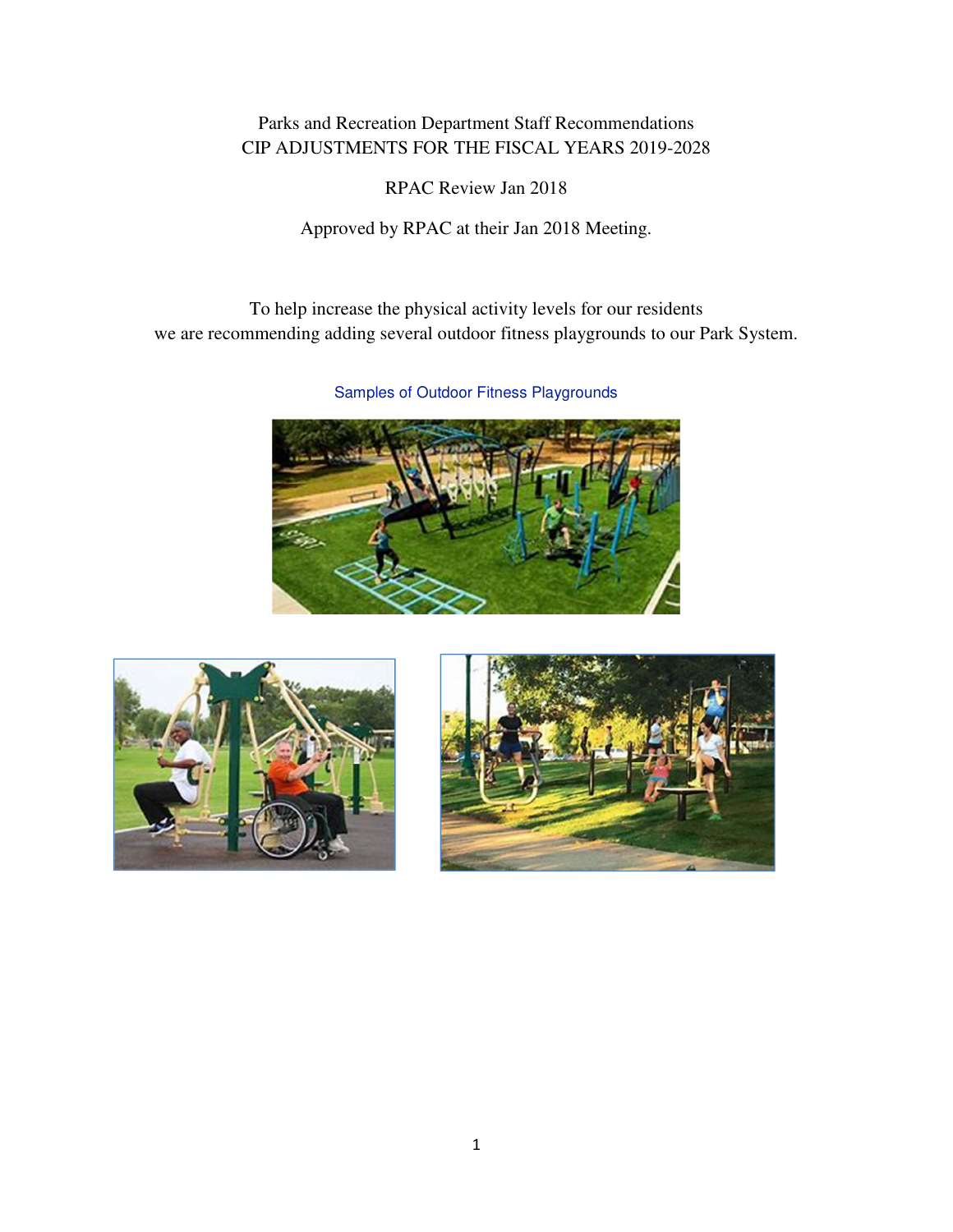#### **#51 White Park**

2019

\$30,000 light replacement on basketball court- LED lights and add lights for rink area.

2020

Move \$60,000 basketball project to FY21 Add \$45,000 for repairs to Trolley Stop and wall (new)

2021

\$125,000 Phase I of perimeter ornamental fence repairs Add \$60,000 for Full Depth reconstruction of basketball court (was listed in FY19)

2022

\$125,000 Phase II of perimeter ornamental fence repairs Add \$125,000 Repairs to porous pavement parking lot (new)

2023

Add \$50,000 repairs to wall next to basketball court (new)

2024

Add \$25,000 Replacement of Hockey Rink Boards (new) Add \$60,000 Grind, Grade, Compact, Shim and Overlay Hockey Rink (new)

2027

\$10,000 Crack seal and surface coat basketball court

2028

Add \$25,000 Replace irrigation pump and associated items (new)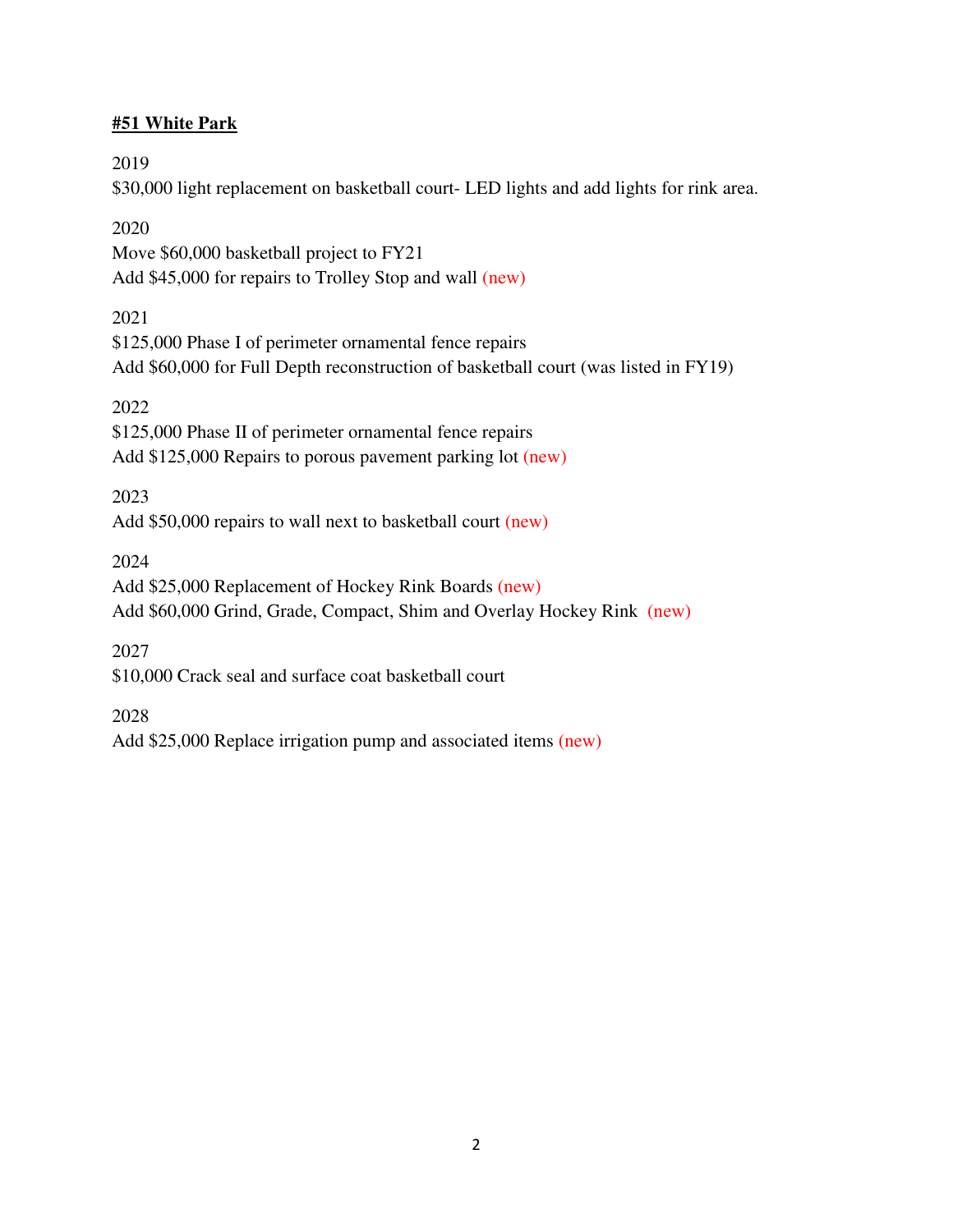## **#52 Keach Park**

## 2019

Remove parking lot project for FY19 (was listed for \$75,000, lot next to pool) Add \$65,000 Stone Dust perimeter pathway around park, connecting both parking lots (new) Add \$20,000 for Irrigation to athletic fields and park side of new community center (new)

## 2020

\$100,000 Replace playground equipment (was listed for \$75,000) Add \$75,000 Exercise equipment with PIP (poured in place) (new)

## 2022

\$40,000 Replace irrigation pump and appurtenances \$400,000 Design and construction of lighting improvements for 1 soccer field so facility may be used for night games. Was listed as 2020 project.

## 2025

Add \$20,000 for new water line and site work for a seasonal outdoor skating area (new)

## 2026

\$620,000 Acquisition of property for expansion

# **#54 Russ Martin Park**

Updated prices and project timing to allow one field to be renovated without affecting current users.

2022

*\$625,000* Design and construction –West side playing field including under drainage and irrigation

## 2025

\$700,000 Design and construction- East side playing field including under drainage and irrigation

2027 Add- \$200,000 for parking lot improvements (new)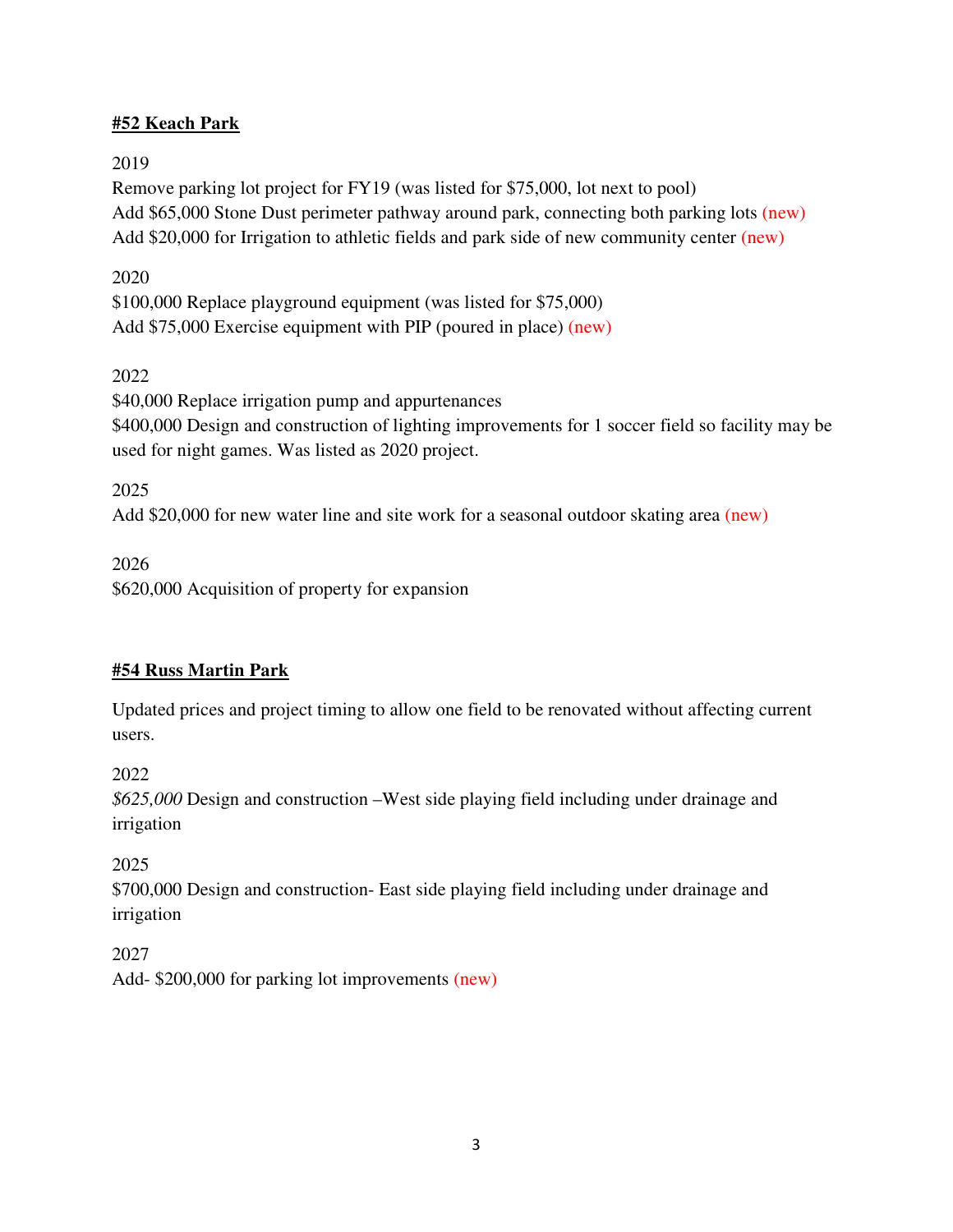## **#55 Rolfe Park**

2019

Remove \$150,000 for reconstruction of two unusable Tennis Courts. Add \$90,000 Remove 2 old tennis courts and replace with *fitness equipment* with PIP surfacing (new) Would be first location of outdoor fitness equipment in a city park.

RPAC at their Jan 2018 meeting made recommendation to move this to Keach Park for FY19. With the new community center opening in June they felt would be good to have there as staff will be able to see how successful it is.

Add \$80,000 Full depth renovation of basketball court new standards and backboards, perimeter fencing (new)

2020

Add \$13,000 Colorize and Stripe 2 tennis courts (New)

2021

Add \$160,000 Phase I of irrigation system – pump station, piping, heads, to do soccer/baseball field (new)

2022

Add Phase II of irrigation system – piping and heads for softball field \$60,000 (new)

2022

Replace playground equipment - \$*100,000* 

2026

Add \$200,000 for parking lot improvements (new)

2027

Add \$20,000 colorize and stripe one basketball court and 2 tennis courts (new)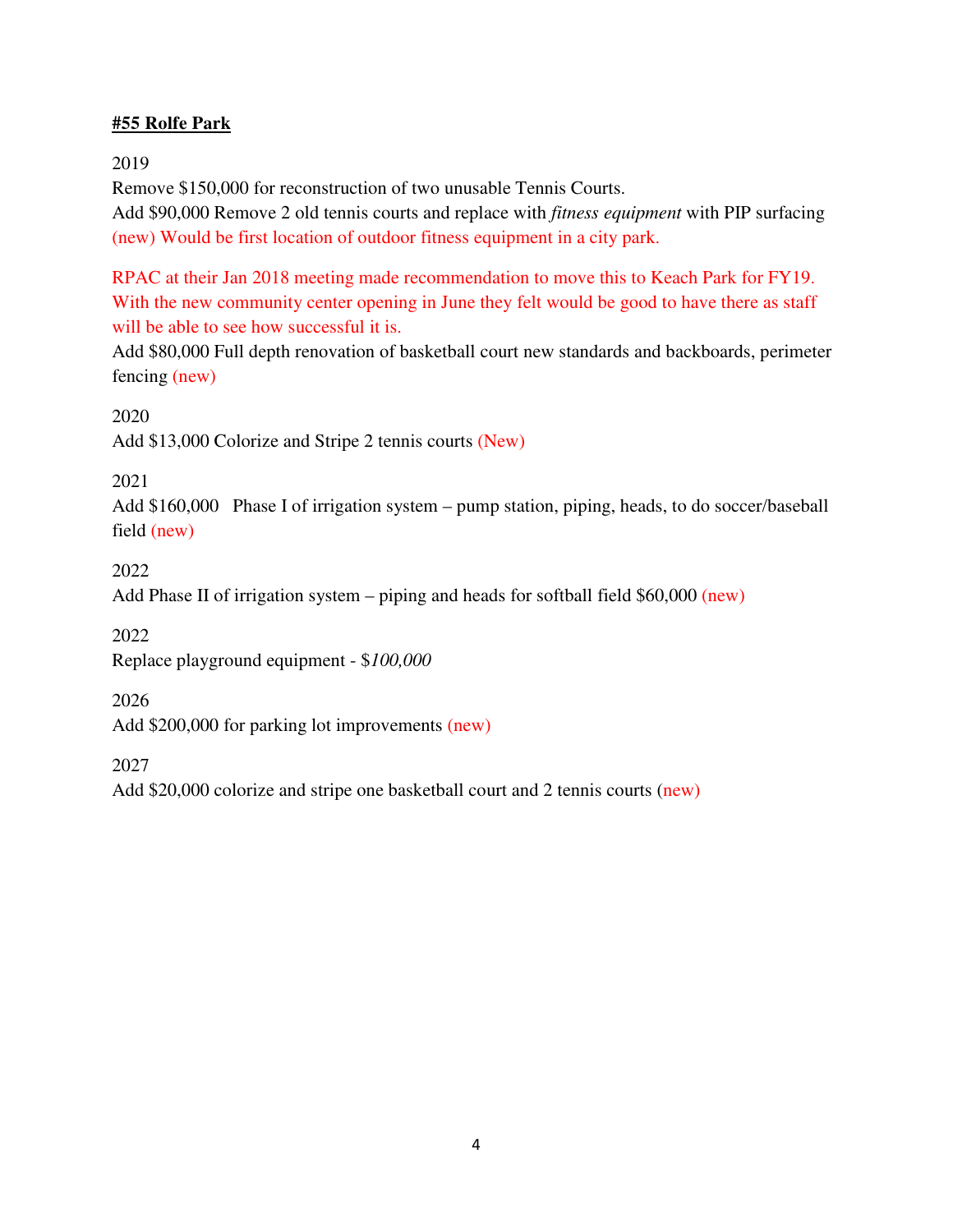#### **#56 Rollins Park**

2019 Remove all verbiage pertaining to the \$90,000 Phase 2 project as we have some money in FY18 for a picnic shelter Phase III of stone wall \$70,000

2020

Add Phase III of Stone Wall \$80,000 (new – last phase)

2021

\$150,000 Full depth renovation of current basketball court and tennis court. Includes new standards, acrylic backboards, tennis posts and perimeter fence with gates, removing necessary trees and swapping out current lights for LED Lights. \$15,000 would come from donations. Add \$40,000 Replace baseball and softball backstops (new)

2024

Remove design and reconstruction of fields (\$75,000) Add irrigation, no pump station needed \$60,000 (new)

2025

\$200,000 Replace playground equipment and use PIP (Lily Pad PIP) Add \$100,000 Exercise Equipment and PIP (Lilly pads) (new)

2026

Remove all verbiage regarding Phase II (\$450,000)

Add \$175,000 Verbiage regarding moat, adding water, fountain and protective fencing (new)

2027

Remove all verbiage regarding Phase III (\$350,000) Add \$14,000 Colorize, stripe and crack seal basketball court and tennis court (new)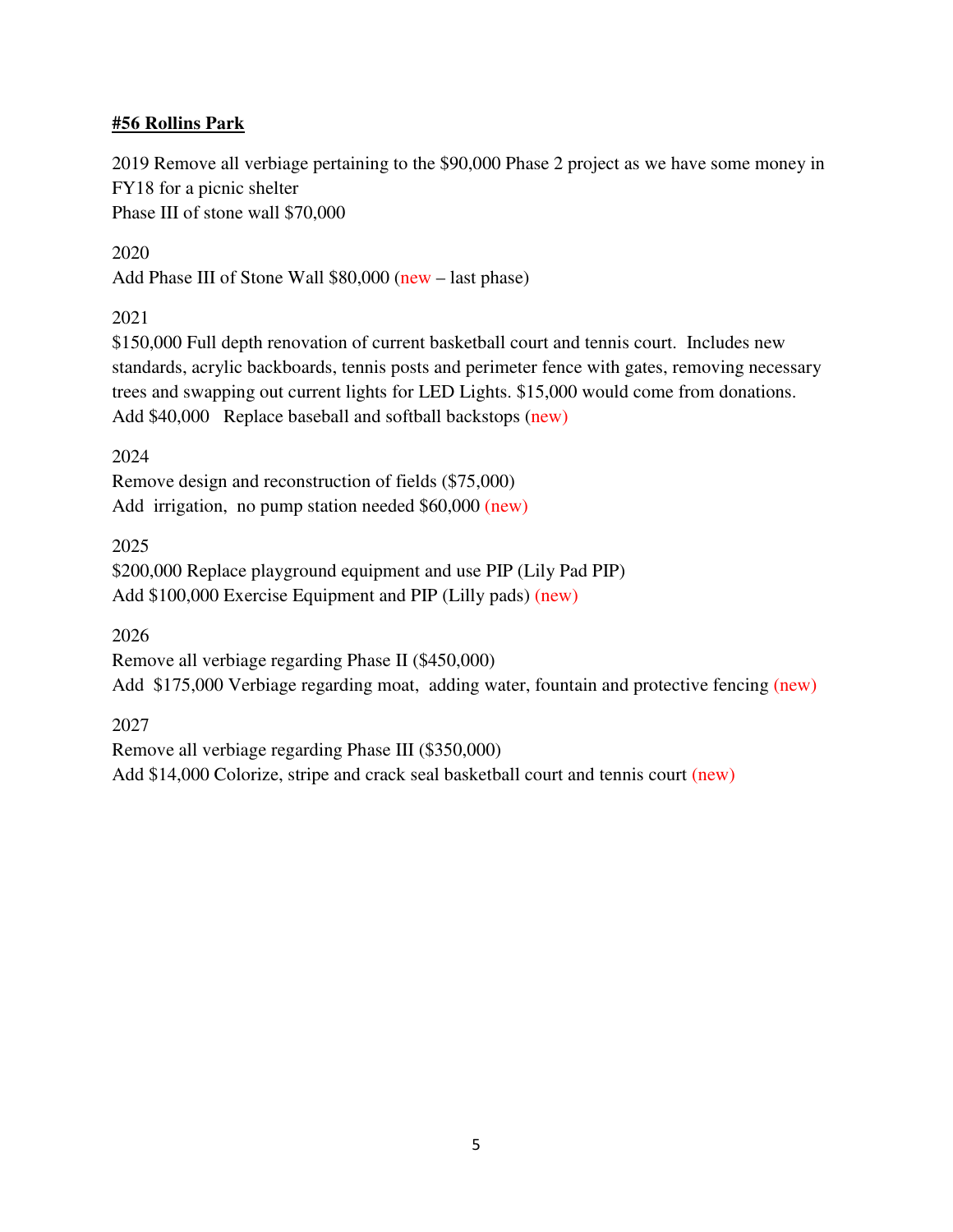#### **#59 Terrill Park**

2019

Recommend no change at this time as we are firm up project costs with VHB. Recommend Phase 1 for FY19 currently listed as a 1.7 million dollar project

2020 no change, currently listed as a 1.245 million dollar project

2021 no change, currently listed as a \$980,000 project

#### **#60 Kiwanis River Front Park**

2019

\$120,000 for design and permitting of Park improvements (Skateboard Park, Covered Pavilion, Field/Event space in old Fire Training Grounds). Also ask Arena Fund to do fund design of their new lobby in FY19 so we can coordinate needs and move the parking lot replacement out to 2023.

2021 Add \$500,000 for skateboard park and lights (new)

2022 Add \$200,000 Construction of Field/Event Space (new) Add \$250,000 Construction of covered pavilion (new)

2023

remove \$1 million dollar project for construction of master plan.

Add \$400,000 Construction of traditional paved and green type parking (new) During this project we would also look at paving the parking lot next to arena based on final design. Arena parking lot improvements not included in the \$400,000. (new)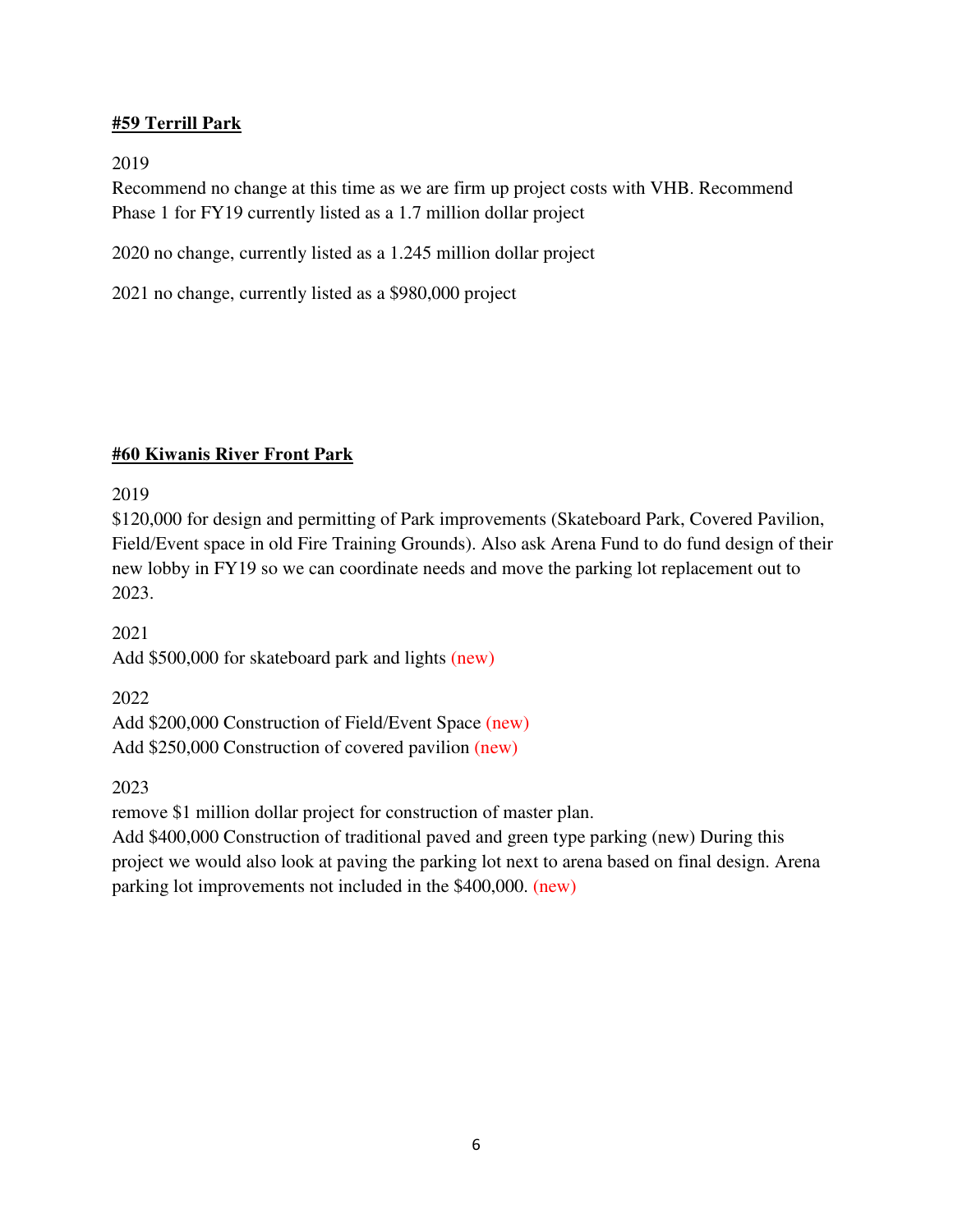#### **#358 Garrison Park**

2021 Move the \$100,000 walkway and bridge project to 2027 Add \$100,000 Replacement of playground equipment (new)

2022 \$45,000 to colorize, stripe, replace standards and backboards, add fencing (was listed as FY23)

2023 Remove \$65,000 basketball project

2024 \$100,000 Remove Parking lot project

2025 Add \$100,000 Exercise Equipment and PIP (Lilly pads) (New)

2027 Add \$100,000 walkway and bridge project (from FY2021)

## **#359 Merrill Park**

2020 Remove \$60,000 parking lot project Add \$14,000 Colorize, stripe, replace standards and backboards on basketball court (new) Add \$60,000 for additional playground equipment and PIP Lily Pad style (new)

2021 Add \$75,000 Exercise Equipment with PIP surfacing (new)

2023 Add \$20,000 Crack seal, colorize, stripe 3 tennis courts (new)

2025

Add \$30,000 Replace tennis court lights with LED lights (new)

2027

\$120,000 Construct pedestrian bridge over Mill Brook, per Merrill Park Master Plan (if sidewalks are built along eastern side on Eastman Street)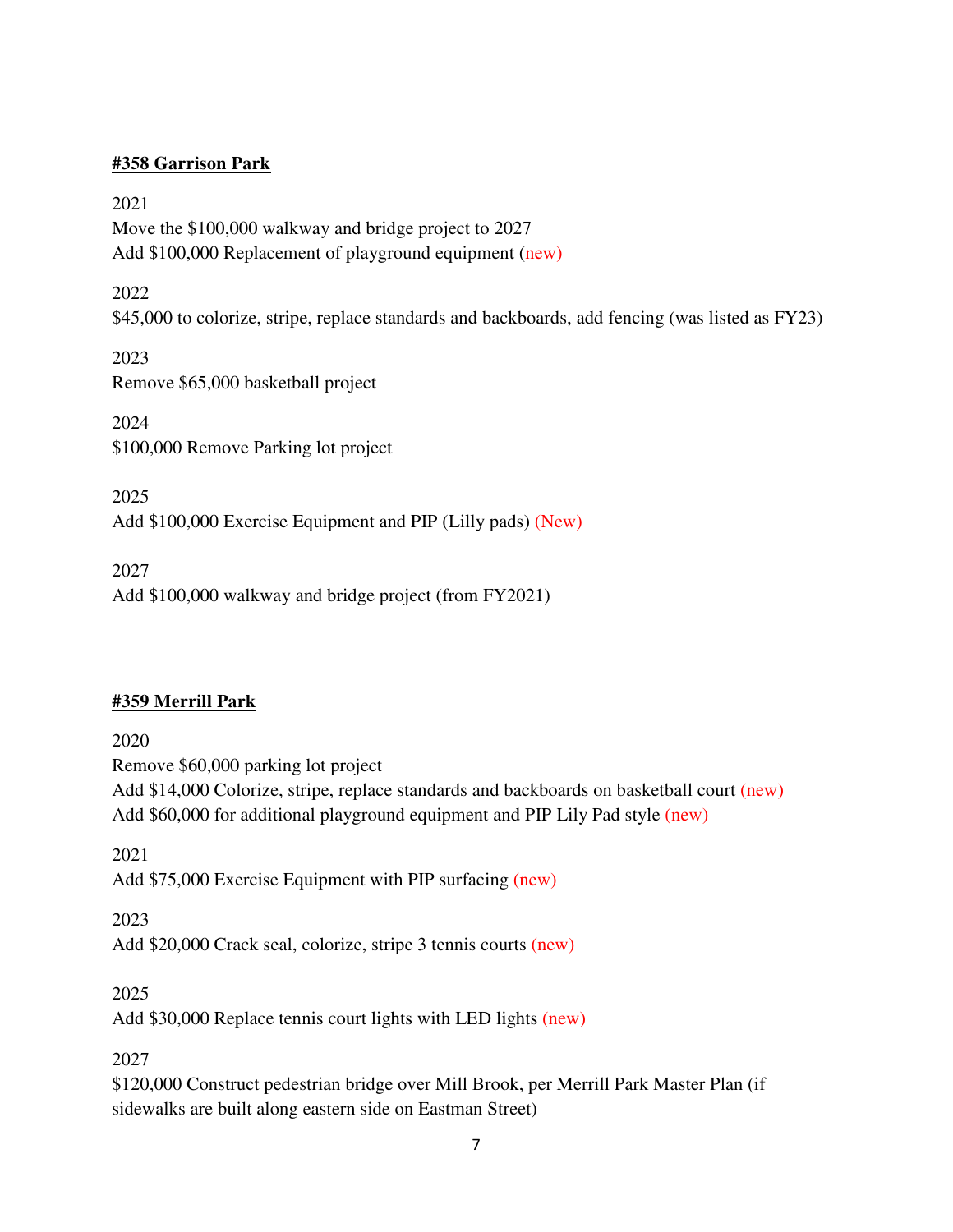#### **#360 Kimball Park**

2021 Add \$6,000 Coating and striping of basketball court (new) 2022 \$190,000 Playground equipment replacement 2024 Add Adult exercise equipment \$50,000 (new) 2027 Add \$60,000 Replace perimeter fence (new) 2028 Add \$7,000 Crack seal, colorize, and stripe basketball court (new)

#### **#528 Pocket Parks**

2019 \$20,000 Crack seal, colorize, and stripe 3 basketball courts in pocket parks

2020

Add \$27,000 for new standards and acrylic backboards at 3 pocket parks (new)

2021

Add \$65,000 Thompson – Remove concrete pad, stairs, railing. Loam and seed (new)

2023 \$200,000 Replace playground equipment in four pocket parks Add \$100,000 poured in place (new)